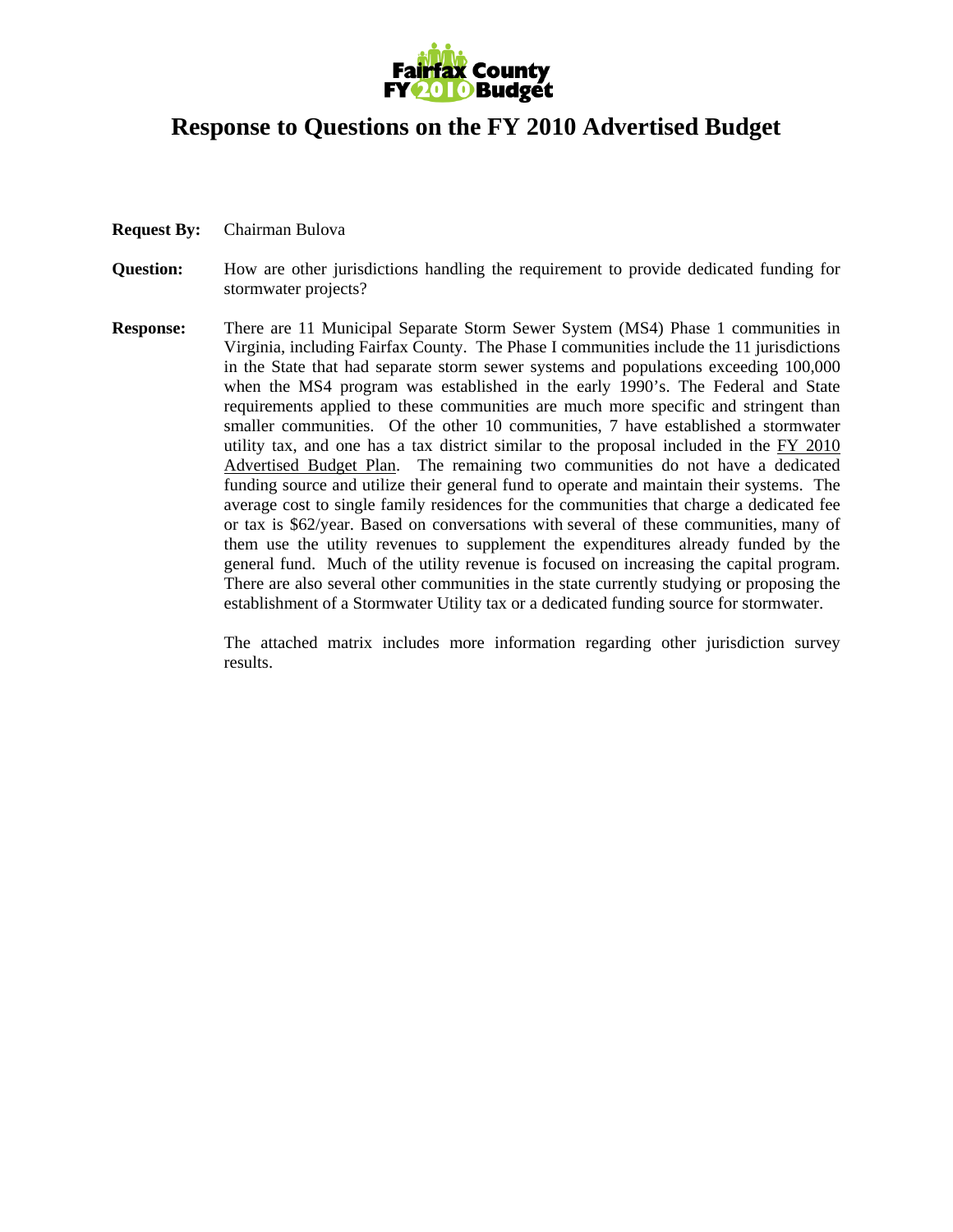

## Research Conducted

## (All Phase I Jurisdictions Within the Commonwealth)

| <b>JURISDICTION</b>                     | <b>ANNUAL FEE PER</b><br><b>EQUIVALENT</b><br><b>RESIDENTIAL UNIT (ERU)</b> | <b>COMMENTS</b>                                                                                                                                                                                                         |
|-----------------------------------------|-----------------------------------------------------------------------------|-------------------------------------------------------------------------------------------------------------------------------------------------------------------------------------------------------------------------|
| <b>Arlington County</b>                 | \$54.00                                                                     | Levies a sanitary district tax of \$0.01 per \$100 of assessed<br>property value. The average homeowner pays \$50 per year for<br>the stormwater program, which covers Operating, CIP and<br><b>Watershed Planning.</b> |
| <b>Chesterfield County</b>              | $-0-$                                                                       | Funds Stormwater out of general fund.                                                                                                                                                                                   |
| <b>City of Newport</b><br><b>News</b>   | \$58.20                                                                     | Based on an ERU rate of \$4.85 per month. Covers Operating,<br>CIP, debt service and Watershed Planning.                                                                                                                |
| <b>City of Virginia</b><br><b>Beach</b> | \$66.07                                                                     | Based on an ERU rate of 18.1 cents per day, but is scheduled to<br>increase each year over the next three fiscal years. Covers<br>Operating, CIP and Watershed Planning.                                                |
| <b>City of Hampton</b>                  | \$55.20                                                                     | Based on an ERU rate of \$4.60 per month. Covers Operating,<br>CIP, debt service and Watershed Planning.                                                                                                                |
| <b>City of Norfolk</b>                  | \$93.96                                                                     | Based on a flat fee per dwelling of \$7.83 per month. Covers<br>Operating, CIP, debt service and Watershed Planning.                                                                                                    |